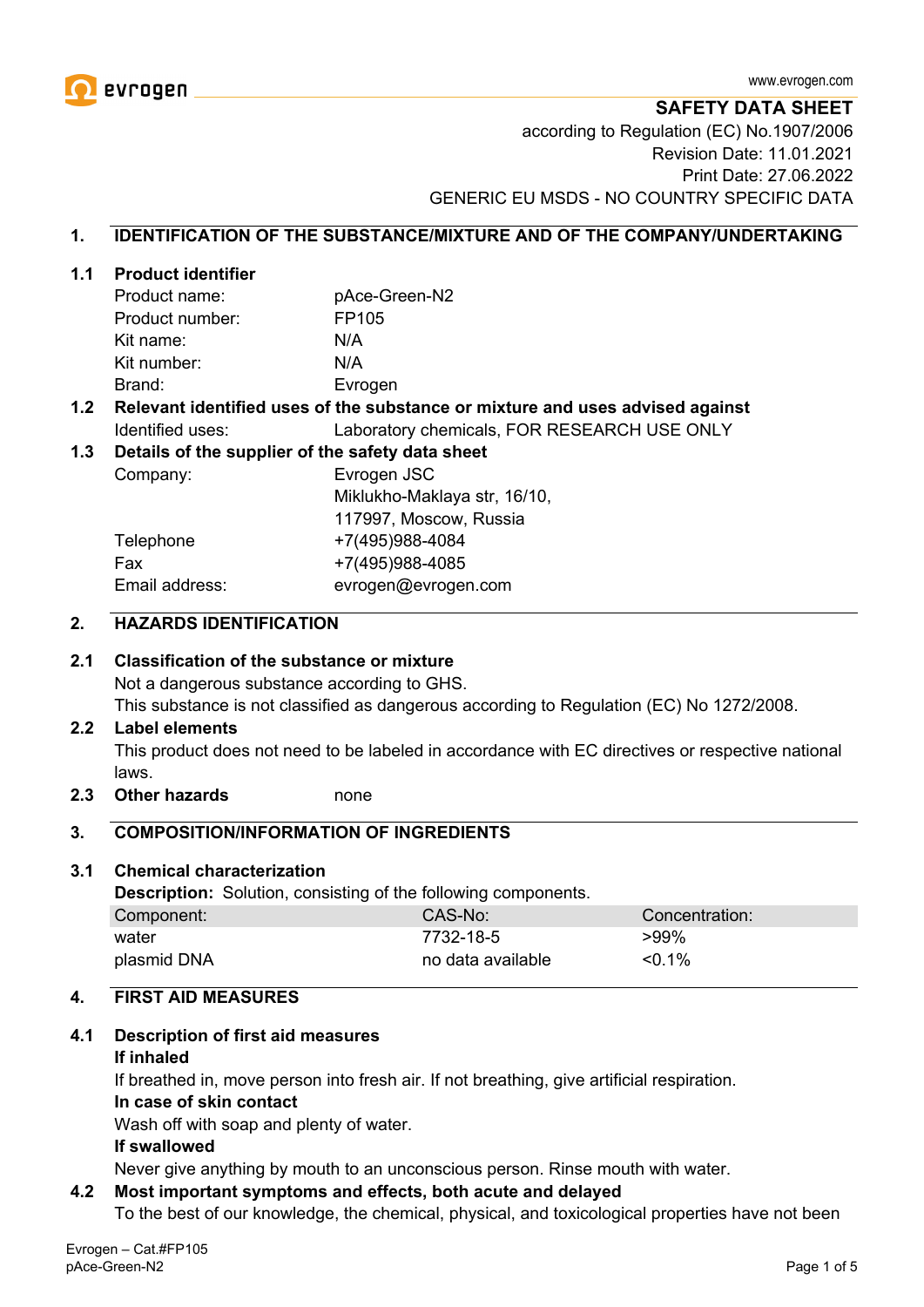thoroughly investigated.

**4.3 Indication of immediate medical attention and special treatment needed** no data available

#### **5. FIRE-FIGHTING MEASURES**

- **5.1 Extinguishing media Suitable extinguishing media** Use water spray, alcohol-resistant foam, dry chemical or carbon dioxide.
- **5.2 Special hazards arising from the substance or mixture** Nature of decomposition products not known.
- **5.3 Precautions for fire-fighters** Wear self contained breathing apparatus for fire fighting if necessary.
- **5.4 Further information** no data available

## **6. ACCIDENTAL RELEASE MEASURES**

- **6.1 Personal precautions, protective equipment and emergency procedures** Avoid dust formation. Avoid breathing vapors, mist or gas.
- **6.2 Environmental precautions** Do not let product enter drains.
- **6.3 Methods and materials for containment and cleaning up** Sweep up and shovel. Keep in suitable, closed containers for disposal.
- **6.4 Reference to other sections** For disposal see section 13.

## **7. HANDLING AND STORAGE**

## **7.1 Precautions for safe handling**

Provide appropriate exhaust ventilation at places where dust is formed. Normal measures for preventive fire protection.

- **7.2 Conditions for safe storage, including any incompatibilities** Store in cool place. Keep container tightly closed in a dry and well-ventilated place. Recommended storage temperature: -20 °C
- **7.3 Specific end uses** No further relevant information available

# **8. EXPOSURE CONTROLS/PERSONAL PROTECTION**

## **8.1 Control parameters**

## **Ingredients with limit values that require monitoring at the workplace**

The product does not contain any relevant quantities of materials with critical values that have to be monitored at the workplace.

#### **Additional information**

The lists valid during the making were used as basis.

## **8.2 Exposure controls**

## **Personal protective equipment:**

## **General protective and hygienic measures**

The usual precautionary measures are to be adhered to when handling chemicals.

#### **Respiratory protection**

Respiratory protection is not required. Where protection from nuisance levels of dusts are desired, use type N95 (US) or type P1 (EN 143) dust masks. Use respirators and components tested and approved under appropriate government standards such as NIOSH (US) or CEN (EU). **Skin protection**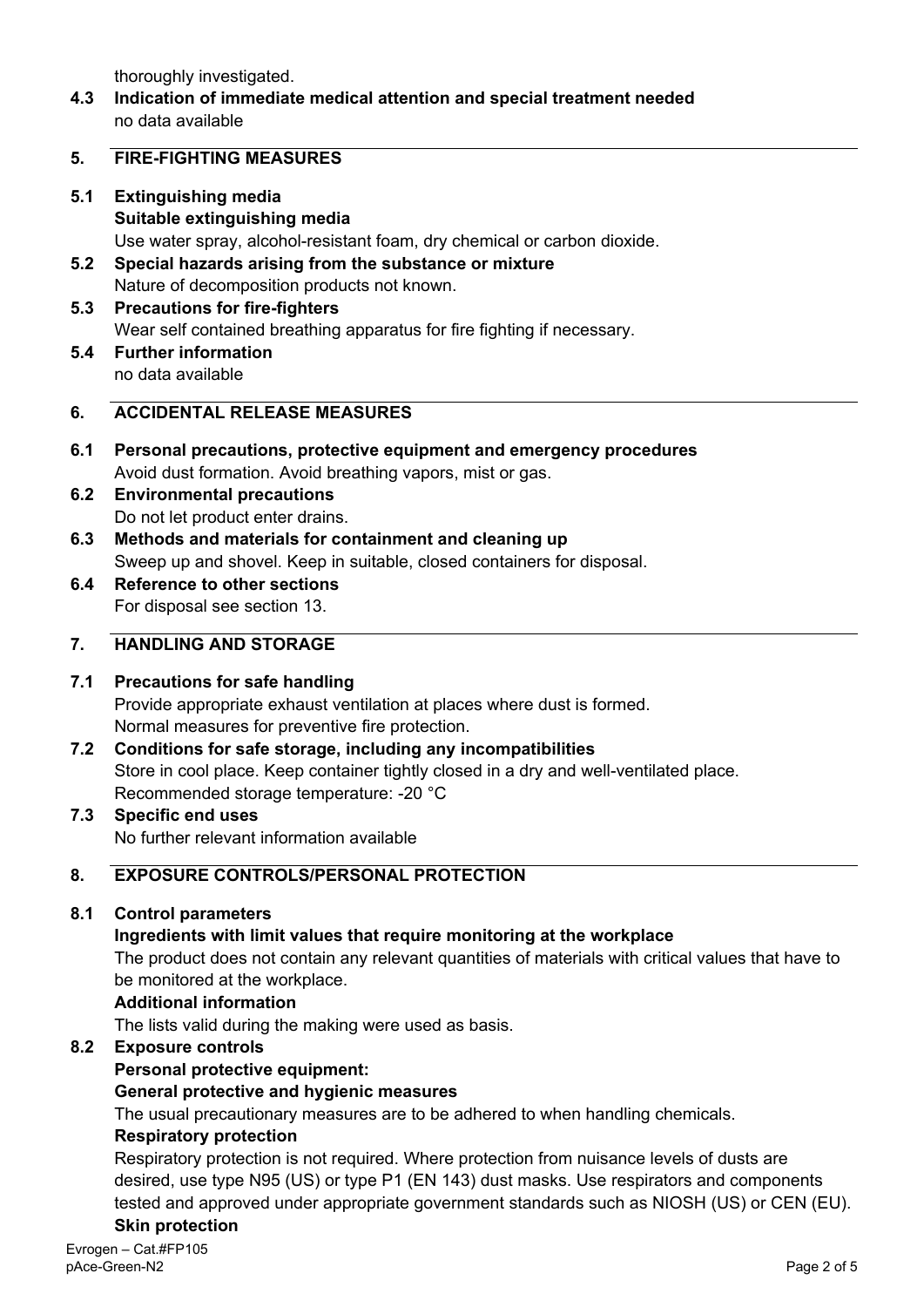Handle with gloves. Gloves must be inspected prior to use. Use proper glove removal technique (without touching glove's outer surface) to avoid skin contact with this product. Dispose of contaminated gloves after use in accordance with applicable laws and good laboratory practices. Wash and dry hands.

## **Eye protection**

Use equipment for eye protection tested and approved under appropriate government standards such as NIOSH (US) or EN 166(EU).

# **9. PHYSICAL AND CHEMICAL PROPERTIES**

#### **9.1 Information on basic physical and chemical properties**

|     | Appearance                                   | Form: Liquid              |
|-----|----------------------------------------------|---------------------------|
|     |                                              | <b>Colour: Colourless</b> |
|     | Odour:                                       | Characteristic            |
|     | Odour threshold                              | no data available         |
|     | рH                                           | no data available         |
|     | Melting/freezing point                       | no data available         |
|     | Initial boiling point and boiling range      | no data available         |
|     | Flash point                                  | no data available         |
|     | Evaporation rate                             | no data available         |
|     | Flammability (solid, gas)                    | no data available         |
|     | Upper/lower flammability or explosive limits | no data available         |
|     | Vapour pressure                              | no data available         |
|     | Vapour density                               | no data available         |
|     | Relative density                             | no data available         |
|     | Water solubility                             | no data available         |
|     | Partition coefficient: noctanol/water        | no data available         |
|     | Autoignition temperature                     | no data available         |
|     | Decomposition temperature                    | no data available         |
|     | Viscosity                                    | no data available         |
|     | <b>Explosive properties</b>                  | no data available         |
|     | Oxidizing properties                         | no data available         |
| 9.2 | <b>Other safety information</b>              |                           |

no data available

# **10. STABILITY AND REACTIVITY**

## **10.1 Reactivity**

- no data available
- **10.2 Chemical stability** no data available
- **10.3 Possibility of hazardous reactions** No dangerous reactions known
- **10.4 Conditions to avoid** no data available
- **10.5 Incompatible materials** no data available
- **10.6 Hazardous decomposition products** No dangerous decomposition products known

## **11. TOXICOLOGICAL INFORMATION**

**11.1 Information on toxicological effects Acute toxicity:** no data available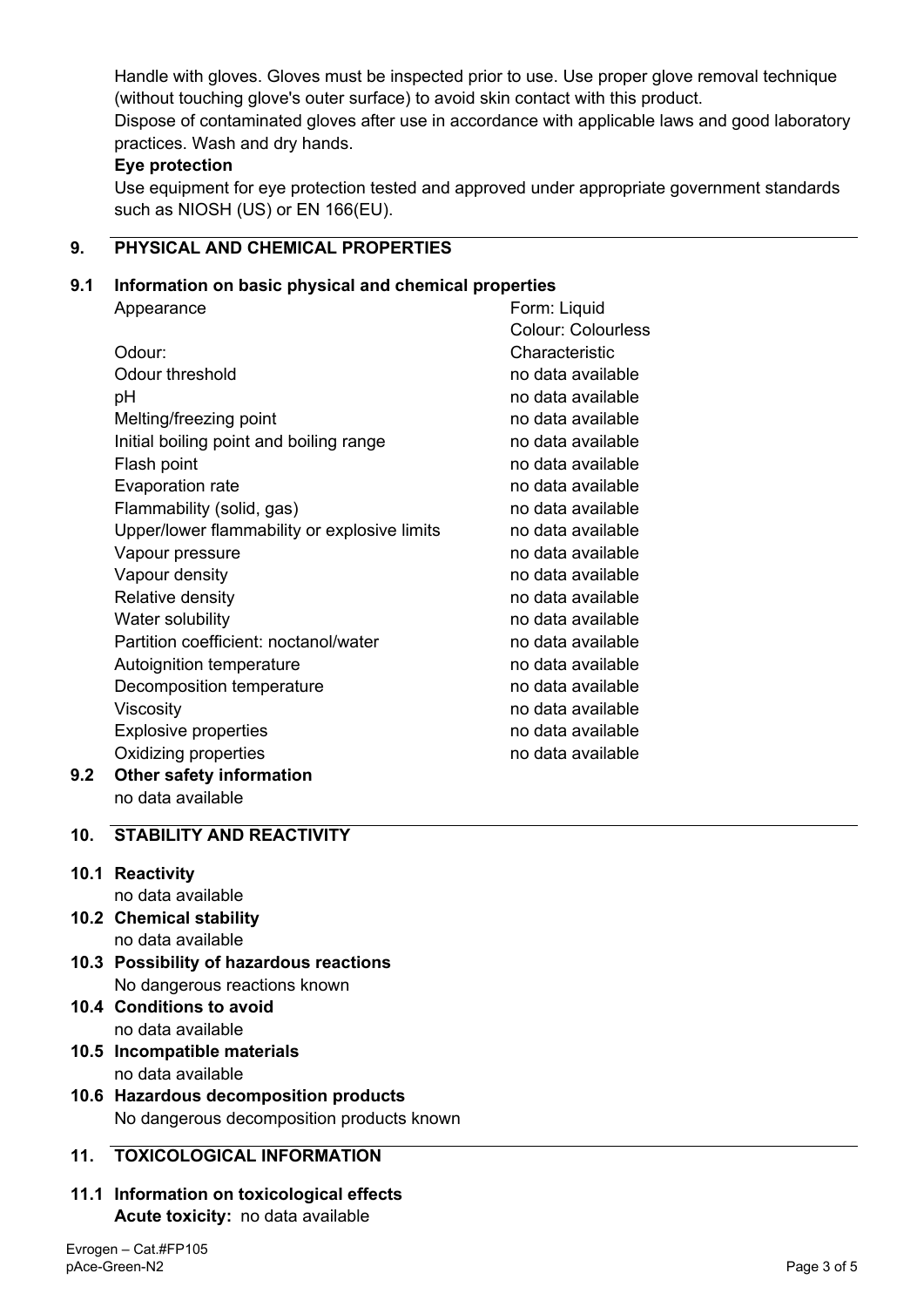# **Primary irritant effect on the skin:** not determined

**Primary irritant effect on the eye:** not determined

**Sensitization:** No sensitizing effects known.

#### **Signs and Symptoms of Exposure:**

To the best of our knowledge, the chemical, physical, and toxicological properties have not been thoroughly investigated.

## **Additional toxicological information:**

When used and handled according to specifications, the product does not have any harmful effects to our experience and the information provided to us.

The product is not subject to classification according to the latest version of the EU lists.

## **12. ECOLOGICAL INFORMATION**

# **12.1 Toxicity**

no data available

- **12.2 Persistence and degradability** no data available
- **12.3 Bioaccumulative potential** no data available
- **12.4 Mobility in soil** no data available
- **12.5 Results of PBT and vPvB assessment** no data available
- **12.6 Other adverse effects** no data available

# **13. DISPOSAL CONSIDERATIONS**

## **13.1 Waste treatment methods**

**Product:**

**General advice:** The product has to be disposed of as laboratory chemical in accordance with local regulations.

## **Uncleaned packaging:**

Recommendation: Disposal must be made according to official regulations.

## **14. TRANSPORT INFORMATION**

| 14.1 UN-Number                     |                                    |         |  |  |
|------------------------------------|------------------------------------|---------|--|--|
| $ADR/RID: -$                       | $IMDG: -$                          | IATA: - |  |  |
| 14.2 UN proper shipping name       |                                    |         |  |  |
| $ADR/RID: -$                       | Not dangerous goods                |         |  |  |
| $IMDG: -$                          | Not dangerous goods                |         |  |  |
| IATA: -                            | Not dangerous goods                |         |  |  |
| 14.3 Transport hazard class(es)    |                                    |         |  |  |
| $ADR/RID -$                        | $IMDG: -$                          | IATA: - |  |  |
| 14.4 Packaging group               |                                    |         |  |  |
| $ADR/RID: -$                       | IMDG: -                            | IATA: - |  |  |
| 14.5 Environmental hazards         |                                    |         |  |  |
| ADR/RID: no                        | IMDG Marine pollutant: no IATA: no |         |  |  |
| 14.6 Special precautions for users |                                    |         |  |  |
| no data available                  |                                    |         |  |  |

# **15. REGULATORY INFORMATION**

Evrogen – Cat.#FP105 This safety datasheet complies with the requirements of Regulation (EC) No. 1907/2006.